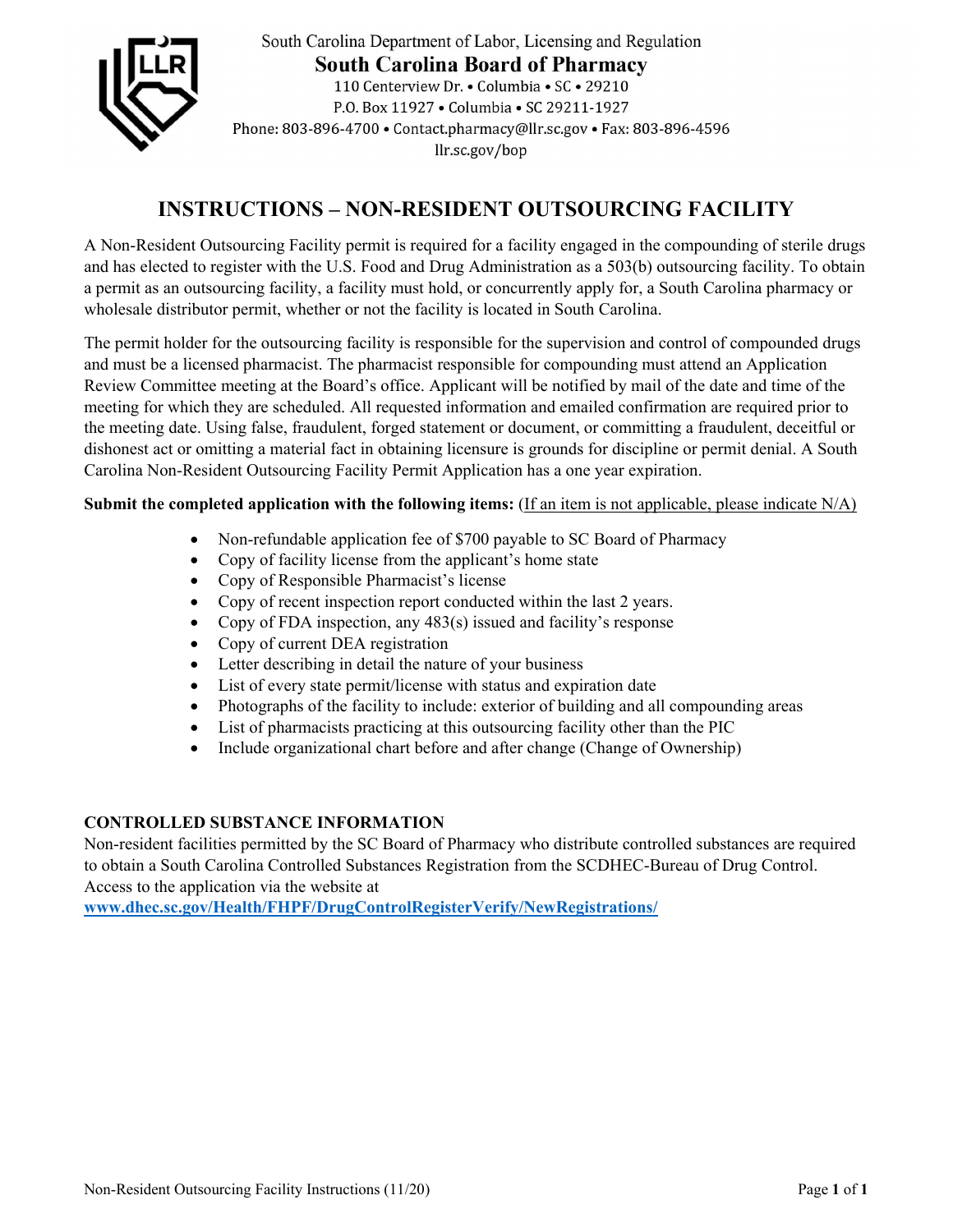|                                                                                                                                                               | South Carolina Department of Labor, Licensing and Regulation<br><b>South Carolina Board of Pharmacy</b><br>110 Centerview Dr. • Columbia • SC • 29210<br>P.O. Box 11927 . Columbia . SC 29211-1927<br>Phone: 803-896-4700 · Contact.pharmacy@llr.sc.gov · Fax: 803-896-4596<br>llr.sc.gov/bop |                           |                |  |  |  |  |  |
|---------------------------------------------------------------------------------------------------------------------------------------------------------------|-----------------------------------------------------------------------------------------------------------------------------------------------------------------------------------------------------------------------------------------------------------------------------------------------|---------------------------|----------------|--|--|--|--|--|
|                                                                                                                                                               | NON-RESIDENT OUTSOURCING FACILITY PERMIT APPLICATION                                                                                                                                                                                                                                          |                           |                |  |  |  |  |  |
|                                                                                                                                                               | New Facility                                                                                                                                                                                                                                                                                  |                           |                |  |  |  |  |  |
|                                                                                                                                                               | Change to Existing Permit (Permit No.: \[ \]                                                                                                                                                                                                                                                  | <b>FOR BOARD USE ONLY</b> |                |  |  |  |  |  |
|                                                                                                                                                               | Change of Ownership (include organizational chart                                                                                                                                                                                                                                             | Date Paid                 |                |  |  |  |  |  |
|                                                                                                                                                               | before and after change)<br>Change of Name                                                                                                                                                                                                                                                    | Amount Paid               |                |  |  |  |  |  |
|                                                                                                                                                               | Change of Location (From one city to another)                                                                                                                                                                                                                                                 | Check No.                 |                |  |  |  |  |  |
|                                                                                                                                                               | FDA reg. No.: Resident State License No.: FEIN:                                                                                                                                                                                                                                               |                           |                |  |  |  |  |  |
|                                                                                                                                                               |                                                                                                                                                                                                                                                                                               |                           |                |  |  |  |  |  |
|                                                                                                                                                               |                                                                                                                                                                                                                                                                                               |                           |                |  |  |  |  |  |
|                                                                                                                                                               |                                                                                                                                                                                                                                                                                               |                           |                |  |  |  |  |  |
|                                                                                                                                                               |                                                                                                                                                                                                                                                                                               |                           |                |  |  |  |  |  |
|                                                                                                                                                               |                                                                                                                                                                                                                                                                                               |                           |                |  |  |  |  |  |
|                                                                                                                                                               | Contact Person at this site: Name                                                                                                                                                                                                                                                             | Email                     |                |  |  |  |  |  |
|                                                                                                                                                               | Mailing address where all correspondence regarding licensure will be mailed if other than facility above:                                                                                                                                                                                     |                           |                |  |  |  |  |  |
|                                                                                                                                                               |                                                                                                                                                                                                                                                                                               |                           |                |  |  |  |  |  |
|                                                                                                                                                               |                                                                                                                                                                                                                                                                                               |                           |                |  |  |  |  |  |
|                                                                                                                                                               | Facility Address: National Address: National Address: National Address: National Address: National Address: National Address: National Address: National Address: National Address: National Address: National Address: Nation                                                                |                           |                |  |  |  |  |  |
|                                                                                                                                                               |                                                                                                                                                                                                                                                                                               |                           |                |  |  |  |  |  |
|                                                                                                                                                               | Fax:                                                                                                                                                                                                                                                                                          |                           |                |  |  |  |  |  |
| TYPE OF COMPOUNDING ACTIVITY<br>1. Does the outsourcing facility engage in HIGH-RISK compounding of sterile drug<br><b>YES</b><br>products?<br>N <sub>O</sub> |                                                                                                                                                                                                                                                                                               |                           |                |  |  |  |  |  |
|                                                                                                                                                               | 2. Does the outsourcing facility engage in MEDIUM-RISK compounding of sterile                                                                                                                                                                                                                 |                           |                |  |  |  |  |  |
|                                                                                                                                                               | <b>YES</b><br>NO<br>drug products?<br>3. Does the outsourcing facility engage in LOW-RISK compounding of sterile                                                                                                                                                                              |                           |                |  |  |  |  |  |
|                                                                                                                                                               | <b>YES</b><br><b>NO</b><br>drug products?<br>4. Does the outsourcing facility engage in the compounding of NON-STERILE                                                                                                                                                                        |                           |                |  |  |  |  |  |
|                                                                                                                                                               | drug products?                                                                                                                                                                                                                                                                                | <b>YES</b>                | <b>NO</b>      |  |  |  |  |  |
|                                                                                                                                                               | 5. Does the outsourcing facility dispense compounded drugs pursuant to valid<br><b>YES</b><br>prescriptions?<br>N <sub>O</sub><br>*If YES, a pharmacy permit is required. Outsourcing facilities which share the same                                                                         |                           |                |  |  |  |  |  |
| 6.                                                                                                                                                            | space with a pharmacy must perform all compounding in compliance with cGMPs.<br>Do you compound and/or distribute controlled substances?                                                                                                                                                      | <b>YES</b>                | N <sub>O</sub> |  |  |  |  |  |
| 7.                                                                                                                                                            | Has your facility been inspected by the FDA?                                                                                                                                                                                                                                                  | <b>YES</b>                | N <sub>O</sub> |  |  |  |  |  |
| 8.                                                                                                                                                            | If inspected by the FDA, was your facility issueda 483?<br>If YES, attach a copy of the FDA Form 483 and your company's response to the                                                                                                                                                       | <b>YES</b>                | NO             |  |  |  |  |  |
|                                                                                                                                                               | issuesnoted.<br>9. Are you currently shipping into South Carolina from this facility?<br>If YES, attach a list of customers.                                                                                                                                                                  | <b>YES</b>                |                |  |  |  |  |  |

Non-Resident Outsourcing Facility Application (11/21) Page **1** of **3**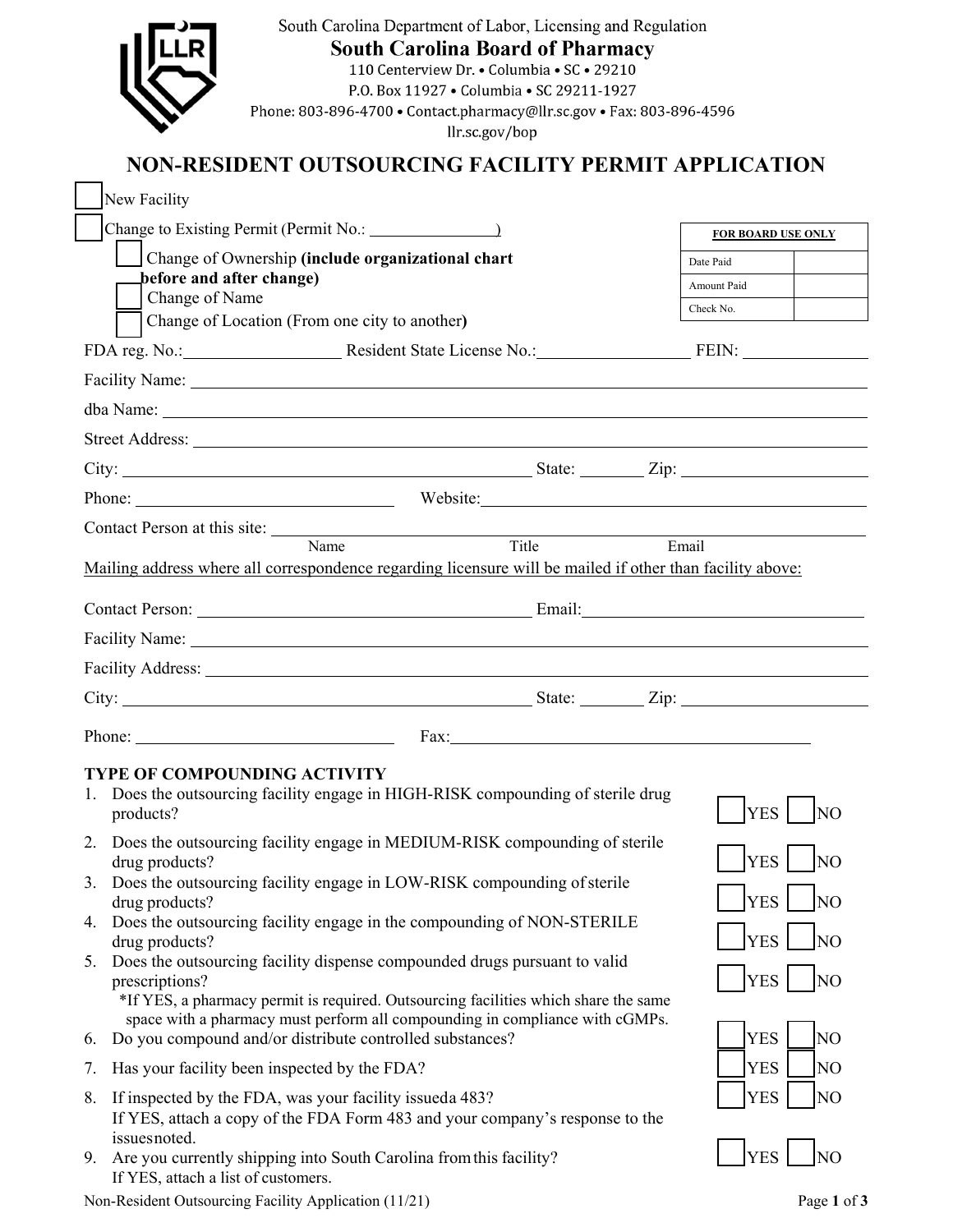|  |  |  |  | 10. Provide licensure information for the pharmacist responsible for overseeing compounding at your facility. |  |
|--|--|--|--|---------------------------------------------------------------------------------------------------------------|--|
|  |  |  |  |                                                                                                               |  |

| го. 1 готае нескваге шюгнанон юг ие рнатнаскя гезровное юг отсквеств сотроананд ас убаг наспер.                                                                             |                            |             |                                                                                                                                                                                                                                                                     |                   |                      |                     |  |  |
|-----------------------------------------------------------------------------------------------------------------------------------------------------------------------------|----------------------------|-------------|---------------------------------------------------------------------------------------------------------------------------------------------------------------------------------------------------------------------------------------------------------------------|-------------------|----------------------|---------------------|--|--|
| Name: No.: Expiration date: No.: Expiration date:                                                                                                                           |                            |             |                                                                                                                                                                                                                                                                     |                   |                      |                     |  |  |
| 11. Which of the following entities do you sell/ship product to? Check all that apply.<br>Retail Pharmacies<br>Practitioners (MD, DMD, DVM, APRN, PA-C)<br><b>OWNERSHIP</b> | <b>Hospital Pharmacies</b> |             | Permitted clinics/surgical centers<br>Other: 2008 Communication of the Communication of the Communication of the Communication of the Communication of the Communication of the Communication of the Communication of the Communication of the Communication of the |                   |                      |                     |  |  |
| Check appropriate box and provide complete information.                                                                                                                     |                            |             |                                                                                                                                                                                                                                                                     |                   |                      |                     |  |  |
| Sole Proprietorship Name of Business Entity:                                                                                                                                |                            |             |                                                                                                                                                                                                                                                                     |                   |                      |                     |  |  |
| Name                                                                                                                                                                        |                            | City, State |                                                                                                                                                                                                                                                                     | <b>Birth Year</b> |                      |                     |  |  |
|                                                                                                                                                                             |                            |             |                                                                                                                                                                                                                                                                     |                   |                      |                     |  |  |
| General Partnership   LLP Name of Partnership/LLP: _____________________________                                                                                            |                            |             |                                                                                                                                                                                                                                                                     |                   |                      |                     |  |  |
| Partner Name                                                                                                                                                                |                            | City, State |                                                                                                                                                                                                                                                                     | <b>Birth Year</b> |                      | % of Ownership      |  |  |
|                                                                                                                                                                             |                            |             |                                                                                                                                                                                                                                                                     |                   |                      |                     |  |  |
|                                                                                                                                                                             |                            |             |                                                                                                                                                                                                                                                                     |                   |                      |                     |  |  |
|                                                                                                                                                                             |                            |             |                                                                                                                                                                                                                                                                     |                   |                      |                     |  |  |
| State of Incorporation:                                                                                                                                                     |                            |             |                                                                                                                                                                                                                                                                     |                   |                      |                     |  |  |
| Name of Individual Owners and<br>Principal Officers                                                                                                                         | Title                      | City, State |                                                                                                                                                                                                                                                                     |                   | <b>Birth</b><br>Year | $%$ of<br>Ownership |  |  |
| 1.                                                                                                                                                                          |                            |             |                                                                                                                                                                                                                                                                     |                   |                      |                     |  |  |
| 2.                                                                                                                                                                          |                            |             |                                                                                                                                                                                                                                                                     |                   |                      |                     |  |  |
| 3.                                                                                                                                                                          |                            |             |                                                                                                                                                                                                                                                                     |                   |                      |                     |  |  |

#### **DISCIPLINARY HISTORY**

**If you answer "Yes" to any part of this section, provide a detailed explanation on a separate sheet and attach copies of applicable court documentation. Include the city and state where the offense(s) occurred.** 

## **TO THE BEST OF YOUR KNOWLEDGE HAS THE APPLICANT the entity, undersigned permit holder, any person or entity identified in the ownership/management section above, or any entity under common control with the applicant EVER:**

- 1. Had a permit disciplined, denied, refused or revoked for violations of any pharmacy laws or drug laws in South Carolina or any other state? Is there any pending disciplinary action?
- 2. Been convicted, fined or entered in a plea of guilty or nolo contendere in any criminal prosecution, felony or misdemeanor in South Carolina or any other state, or in a United States court for:
	- a. any offense relating to drugs, narcotics, controlled substances or alcohol, whether or not a sentence was imposed?  $|YES|$
	- b. any offense involving the practice of pharmacy, or relating to acts committed within a pharmacy or drug distributor setting or incident to pharmacy practice, whether or not a sentence was imposed?